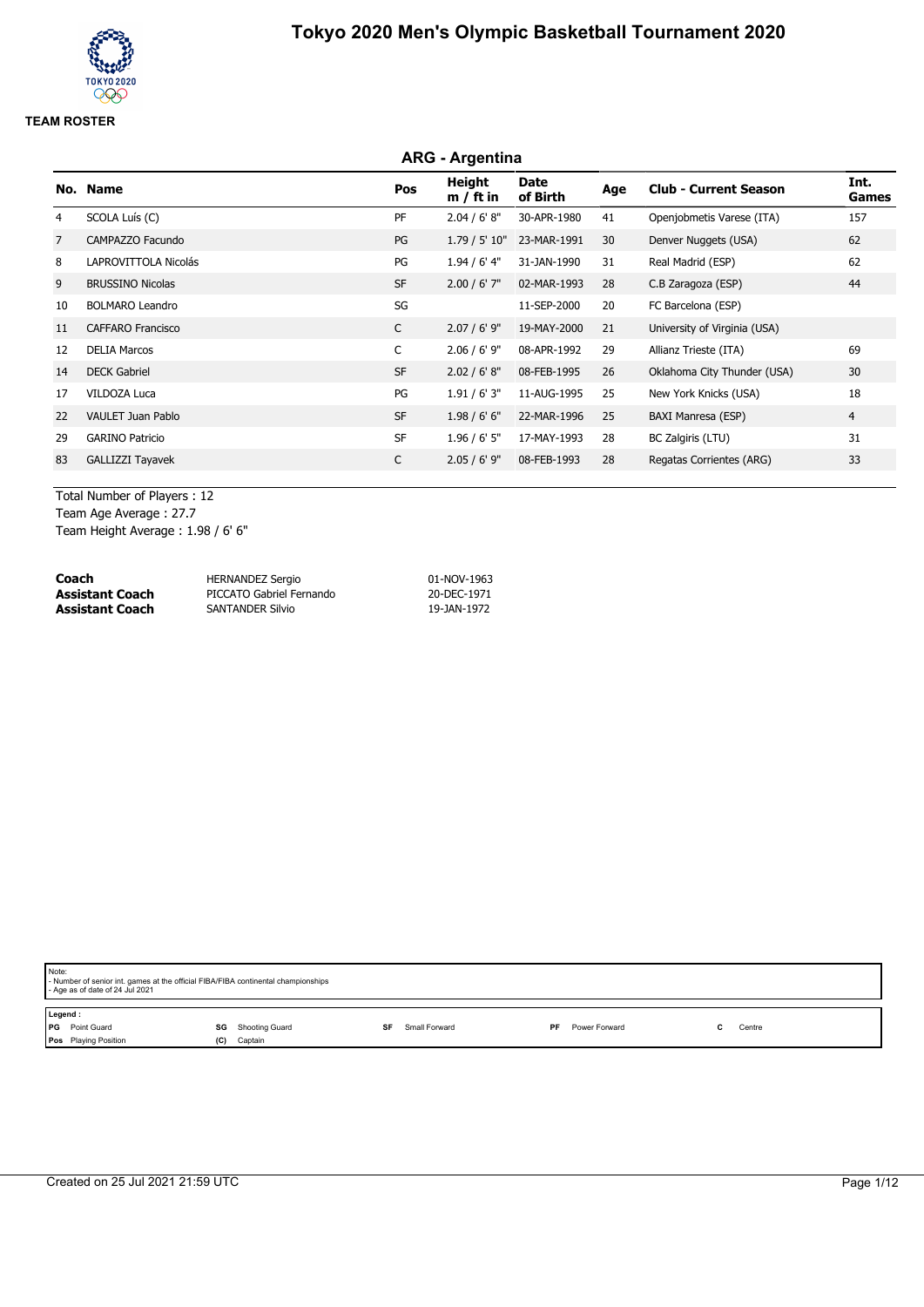# **AUS - Australia No. Name Pos Height m / ft in Date of Birth Age Club - Current Season Int. Games** 4 GOULDING Chris Chris Chris Communication SG 21.92 / 6' 4" 24-OCT-1988 32 Melbourne United (AUS) 21 5 MILLS Patty (C) G 1.83 / 6' 0" 11-AUG-1988 32 San Antonio Spurs (USA) 44 6 GREEN Josh SF 1.98 / 6' 6" 16-NOV-2000 20 Dallas Mavericks (USA) 7 INGLES Joe SF 2.04 / 6' 8" 02-OCT-1987 33 Utah Jazz (USA) 47 8 DELLAVEDOVA Matthew C 6 1.91 / 6' 3" 08-SEP-1990 30 Cleveland Cavaliers (USA) 36 9 SOBEY Nathan SG 1.90 / 6' 3" 14-JUL-1990 31 Brisbane Bullets (AUS) 12 10 \*THYBULLE Matisse G 1.96 / 6' 5" 04-MAR-1997 24 Philadelphia 76ers (USA) 11 EXUM Dante G 1.93 / 6' 4" 13-JUL-1995 26 Houston Rockets (USA) 8 12 BAYNES Aron F 2.07 / 6' 9" 09-DEC-1986 34 Toronto Raptors (CAN) 36 13 LANDALE Jock C 2.11 / 6' 11" 25-OCT-1995 25 Melbourne United (AUS) 1 14 REATH Duop Thomas C 2.11 / 6' 11" 26-JUN-1996 25 Crvena Zvezda MTS (SRB) 15 KAY Nic PF 2.06 / 6' 9" 03-AUG-1992 28 Coosur Real Betis (ESP) 16

Total Number of Players : 12

Team Age Average : 28.3 Team Height Average : 1.99 / 6' 6"

| Coach           | <b>GOORJIAN Brian Warwick</b> | 28-JUN-1953 |
|-----------------|-------------------------------|-------------|
| Assistant Coach | CAPORN Adam                   | 16-MAR-1982 |
| Assistant Coach | NIELSEN Matthew Peter         | 03-FEB-1978 |

| Note:<br>- Number of senior int. games at the official FIBA/FIBA continental championships<br>- Age as of date of 24 Jul 2021 |                      |                     |                     |        |  |  |
|-------------------------------------------------------------------------------------------------------------------------------|----------------------|---------------------|---------------------|--------|--|--|
| Legend:                                                                                                                       |                      |                     |                     |        |  |  |
| <b>PG</b> Point Guard                                                                                                         | Shooting Guard<br>SG | Small Forward<br>SF | Power Forward<br>PF | Centre |  |  |
| <b>Pos</b> Playing Position                                                                                                   | Captain<br>(C)       |                     |                     |        |  |  |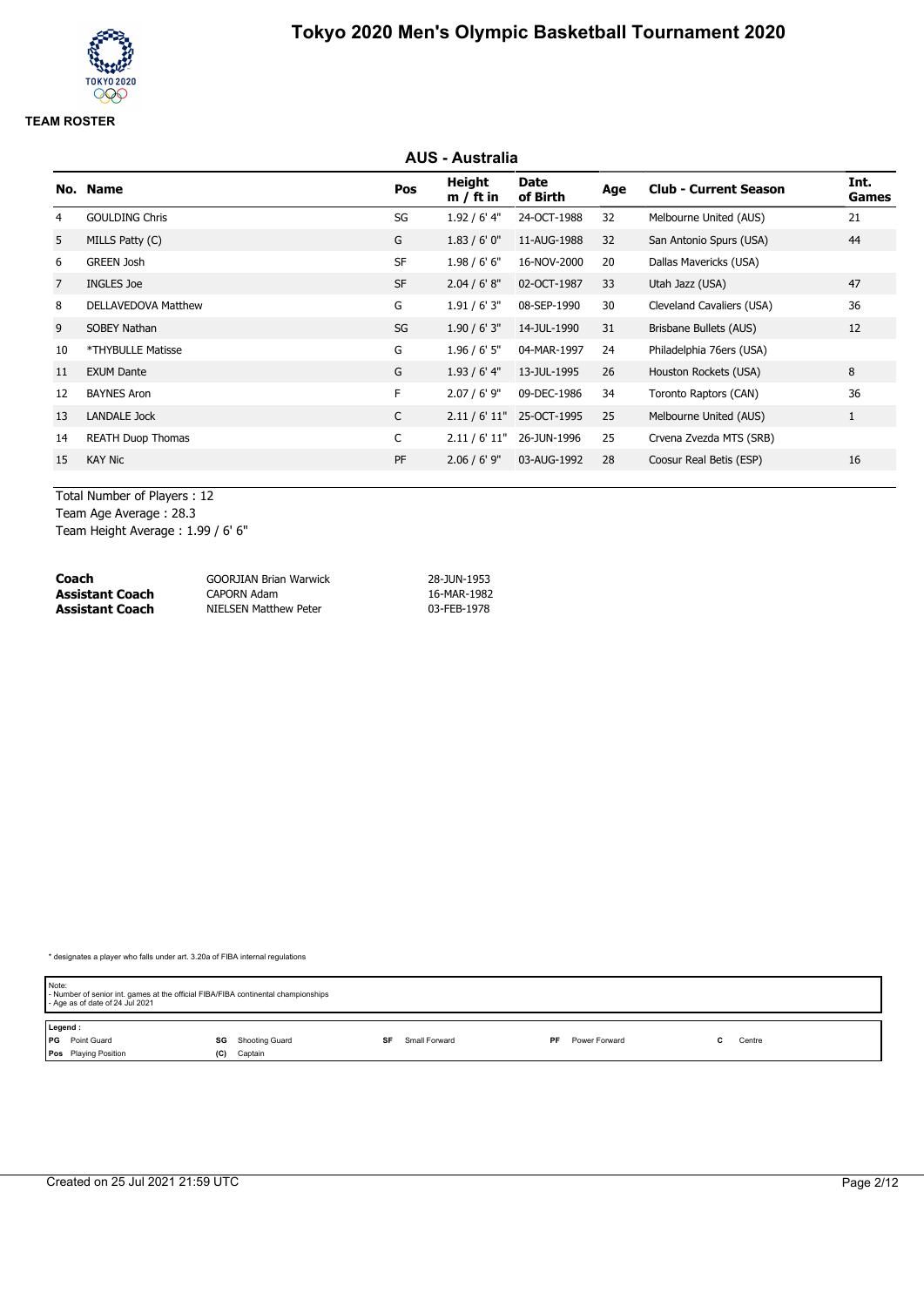# **CZE - Czech Republic**

|                | No. Name               | Pos          | Height<br>$m / ft$ in | Date<br>of Birth | Age | <b>Club - Current Season</b>        | Int.<br><b>Games</b> |
|----------------|------------------------|--------------|-----------------------|------------------|-----|-------------------------------------|----------------------|
| 1              | <b>AUDA Patrik</b>     | C            | $2.06 / 6'$ 9"        | 29-AUG-1989      | 31  | Yokohama B-Corsairs (JPN)           | 38                   |
| $\overline{4}$ | <b>VYORAL Tomas</b>    | PG           | 1.90/6'3''            | 28-SEP-1992      | 28  | BK JIP Pardubice (CZE)              | 21                   |
| 8              | SATORANSKY Tomas (C)   | PG           | $2.01 / 6'$ 7"        | 30-OCT-1991      | 29  | Chicago Bulls (USA)                 | 54                   |
| 11             | *SCHILB Blake          | F.           | 1.99/6'6''            | 23-DEC-1983      | 37  | USK Praha (CZE)                     | 26                   |
| 12             | <b>BALVÍN Ondrej</b>   | $\mathsf{C}$ | 2.17 / 7' 1''         | 20-SEP-1992      | 28  | RETAbet Bilbao Basket (ESP)         | 38                   |
| 13             | SIRINA Jakub           | PG           | 1.86 / 6' 1''         | 21-NOV-1987      | 33  | Opava (CZE)                         | 49                   |
| 15             | PETERKA Martin         | C            | 2.03 / 6' 8''         | 12-JAN-1995      | 26  | Basketball Löwen Braunschweig (GER) | 27                   |
| 17             | <b>BOHACIK Jaromir</b> | F.           | 1.97/6'6''            | 26-MAY-1992      | 29  | SIG Strasbourg (FRA)                | 27                   |
| 19             | SEHNAL Ondrej          | PG           | 1.90/6'3''            | 10-OCT-1997      | 23  | USK Praha (CZE)                     | 11                   |
| 23             | PALYZA Lukas           | <b>SF</b>    | 2.03 / 6' 8''         | 10-NOV-1989      | 31  | ERA Nymburk (CZE)                   | 33                   |
| 24             | VESELY Jan             | $\mathsf{C}$ | 2.13 / 6' 12"         | 24-APR-1990      | 31  | Fenerbahce Beko (TUR)               | 29                   |
| 25             | <b>JELINEK David</b>   | SG           | 1.97/6'6''            | 07-SEP-1990      | 30  | BC Morabanc Andorra (ESP)           | 28                   |
|                |                        |              |                       |                  |     |                                     |                      |

Total Number of Players : 12 Team Age Average : 29.7

Team Height Average : 2.00 / 6' 7"

| Coach                  | GINZBURG Ronen (ISR) | 19-SEP-1963 |
|------------------------|----------------------|-------------|
| <b>Assistant Coach</b> | CZUDEK Petr          | 30-OCT-1971 |
| <b>Assistant Coach</b> | POSPISIL Jan         | 20-FEB-1991 |

| Note:<br>- Number of senior int. games at the official FIBA/FIBA continental championships<br>- Age as of date of 24 Jul 2021 |                      |                     |                     |        |  |  |
|-------------------------------------------------------------------------------------------------------------------------------|----------------------|---------------------|---------------------|--------|--|--|
| Legend:                                                                                                                       |                      |                     |                     |        |  |  |
| <b>PG</b> Point Guard                                                                                                         | Shooting Guard<br>SG | Small Forward<br>SF | Power Forward<br>PF | Centre |  |  |
| <b>Pos</b> Playing Position                                                                                                   | Captain<br>(C)       |                     |                     |        |  |  |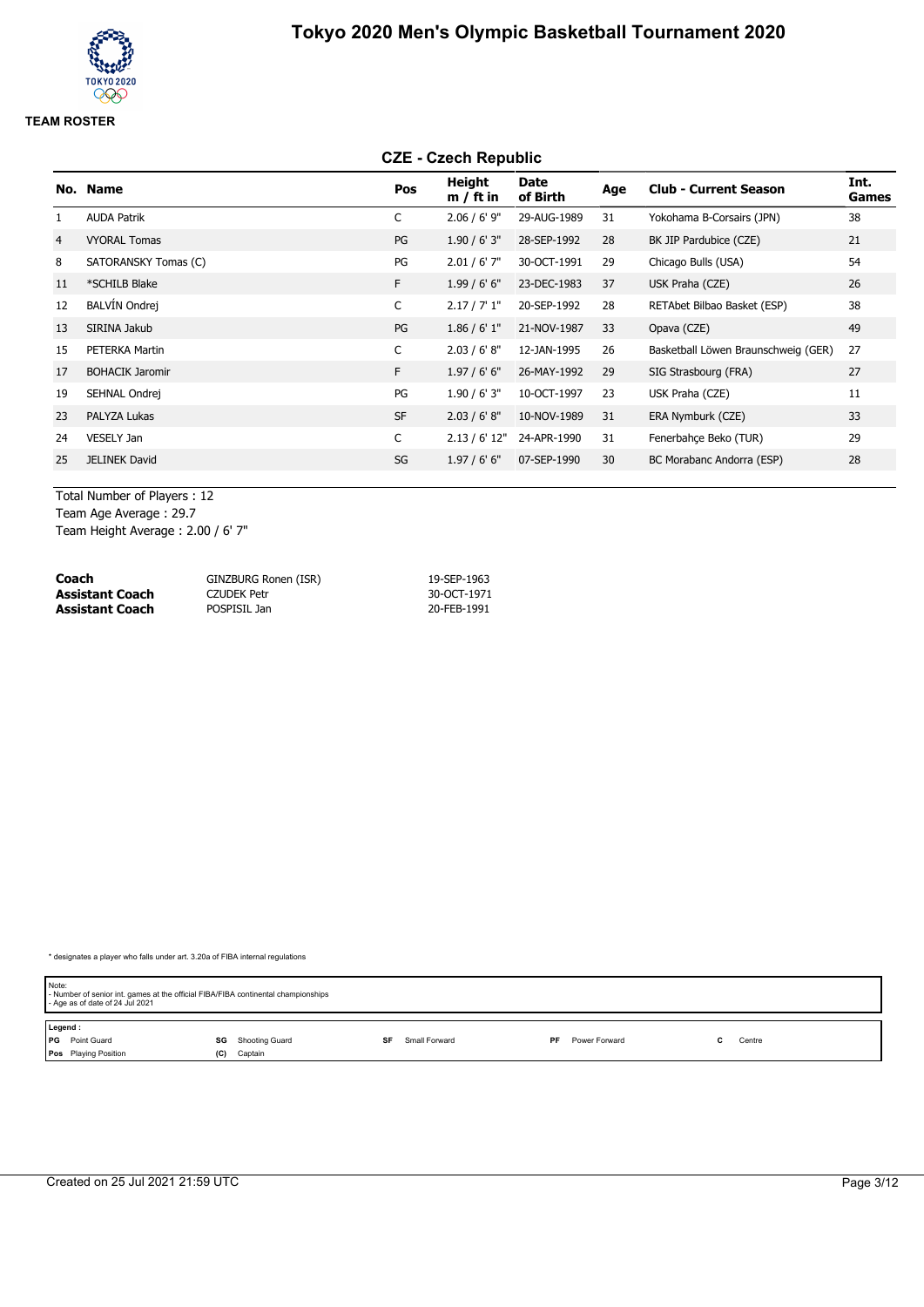## **FRA - France No. Name Pos Height m / ft in Date of Birth Age Club - Current Season Int. Games** 1 NTILIKINA Frank PG 1.98 / 6' 6" 28-JUL-1998 22 New York Knicks (USA) 3 LUWAWU-CABARROT Timothé G 1.98 / 6' 6" 09-MAY-1995 26 Brooklyn Nets (USA) 4 HEURTEL Thomas 2000 1.88 / 6' 2" 10-APR-1989 32 LDLC ASVEL Lyon Villeurbanne (FRA) 40 5 BATUM Nicolas (C) 68 SF 2.03 / 6' 8" 14-DEC-1988 32 LA Clippers (USA) 86 7 YABUSELE Guerschon PF 2.03 / 6' 8" 17-DEC-1995 25 LDLC ASVEL Lyon Villeurbanne (FRA) 2 10 FOURNIER Evan SG 1.99 / 6' 6" 29-OCT-1992 28 Boston Celtics (USA) 26 12 DE COLO Nando SG 1.96 / 6' 5" 23-JUN-1987 34 Fenerbahçe Beko (TUR) 89 17 POIRIER Vincent C 2.13 / 6' 12" 17-OCT-1993 27 Real Madrid (ESP) 10 21 ALBICY Andrew **PG** 1.78 / 5' 10" 21-MAR-1990 31 Herbalife Gran Canaria (ESP) 38 27 GOBERT Rudy C 2.15 / 7' 1" 26-JUN-1992 29 Utah Jazz (USA) 26 28 CORNELIE Petr C 26-JUL-1995 25 Elan Bearnais Pau-Lacq-Orthez (FRA) 93 FALL Moustapha C 2.18 / 7' 2" 23-FEB-1992 29 LDLC ASVEL Lyon Villeurbanne (FRA) 10

Total Number of Players : 12 Team Age Average : 28.3

Team Height Average : 2.01 / 6' 7"

| Coach           | <b>COLLET Vincent</b> | 06-JUN-1963 |
|-----------------|-----------------------|-------------|
| Assistant Coach | DONNADIEU Pascal      | 29-MAY-1964 |
| Assistant Coach | <b>NELHOMME Ruddy</b> | 15-MAR-1972 |

| Note:<br>- Number of senior int. games at the official FIBA/FIBA continental championships<br>- Age as of date of 24 Jul 2021 |                                            |           |               |    |               |  |        |
|-------------------------------------------------------------------------------------------------------------------------------|--------------------------------------------|-----------|---------------|----|---------------|--|--------|
| Legend:<br><b>PG</b> Point Guard<br>Pos Playing Position                                                                      | <b>SG</b> Shooting Guard<br>Captain<br>(C) | <b>SF</b> | Small Forward | PF | Power Forward |  | Centre |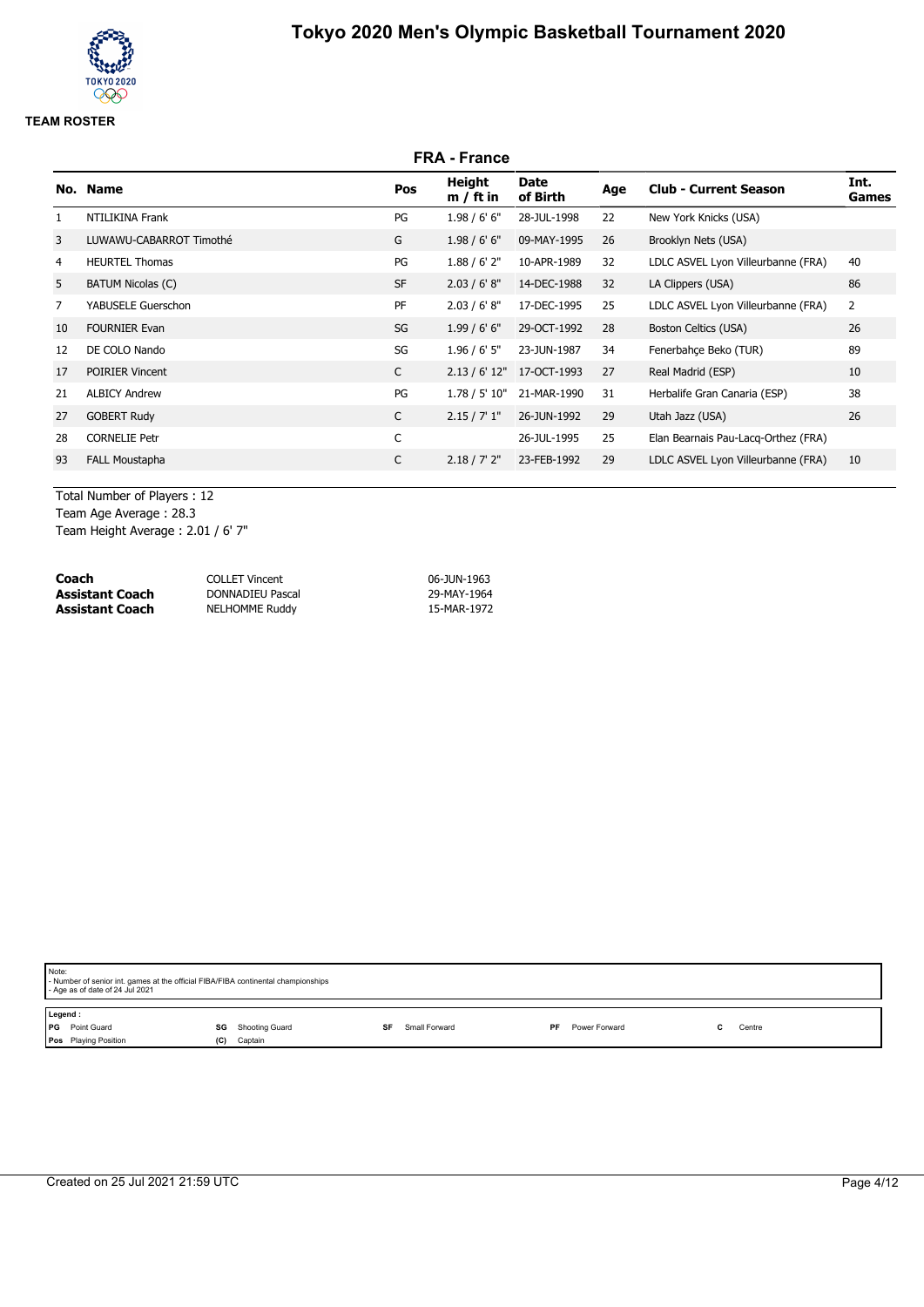# **GER - Germany No. Name Pos Height m / ft in Date of Birth Age Club - Current Season Int. Games** 0 BONGA Isaac 6 6 and 10 and 10 and 10 and 10 and 10 and 10 and 10 and 10 and 10 and 10 and 10 and 10 and 10 and 10 and 10 and 10 and 10 and 10 and 10 and 10 and 10 and 10 and 10 and 10 and 10 and 10 and 10 and 10 and 10 a 1 SAIBOU Joshiko SG 1.88 / 6' 2" 07-MAR-1990 31 Champagne Chalons Reims Basket 14 4 LO Maodo PG 1.92 / 6' 4" 31-DEC-1992 28 ALBA Berlin (GER) 23 5 GIFFEY Niels 30 SF 2.00 / 6' 7" 08-JUN-1991 30 BC Zalgiris (LTU) 30 6 WIMBERG Jan Niklas PF 2.06 / 6' 9" 11-FEB-1996 25 Niners Chemnitz (GER) 7 7 VOIGTMANN Johannes C 2.09 / 6' 10" 30-SEP-1992 28 CSKA Moscow (RUS) 32 12 BENZING Robin (C) PF 2.10 / 6' 11" 25-JAN-1989 32 C.B Zaragoza (ESP) 74 13 WAGNER Moritz **PF** 2.11 / 6' 11" 26-APR-1997 24 Orlando Magic (USA) 4 19 WANK Lukas SF 1.99 / 6' 6" 19-JAN-1997 24 Basketball Löwen Braunschweig (GER) 4 22 BARTHEL Danilo 26 CHA 2.07 / 6' 9" 24-OCT-1991 29 Fenerbahçe Beko (TUR) 26 32 THIEMANN Johannes PF 2.05 / 6' 9" 09-FEB-1994 27 ALBA Berlin (GER) 27 42 OBST Andreas SG 1.91 / 6' 3" 13-JUL-1996 25 ratiopharm Ulm (GER) 20

Total Number of Players : 12 Team Age Average : 27.0

Team Height Average : 2.02 / 6' 7"

| Coach                  | RODL Henrik            | 04-MAR-1969 |
|------------------------|------------------------|-------------|
| <b>Assistant Coach</b> | IBRAHIMAGIC Alan (AUS) | 05-MAR-1978 |
| Assistant Coach        | RANA Roy (CAN)         | 08-DEC-1968 |

| Note:<br>- Number of senior int. games at the official FIBA/FIBA continental championships<br>- Age as of date of 24 Jul 2021 |                                        |                     |                     |        |  |  |
|-------------------------------------------------------------------------------------------------------------------------------|----------------------------------------|---------------------|---------------------|--------|--|--|
| Legend:<br><b>PG</b> Point Guard<br>Pos Playing Position                                                                      | Shooting Guard<br>SG<br>Captain<br>(C) | Small Forward<br>SF | Power Forward<br>PF | Centre |  |  |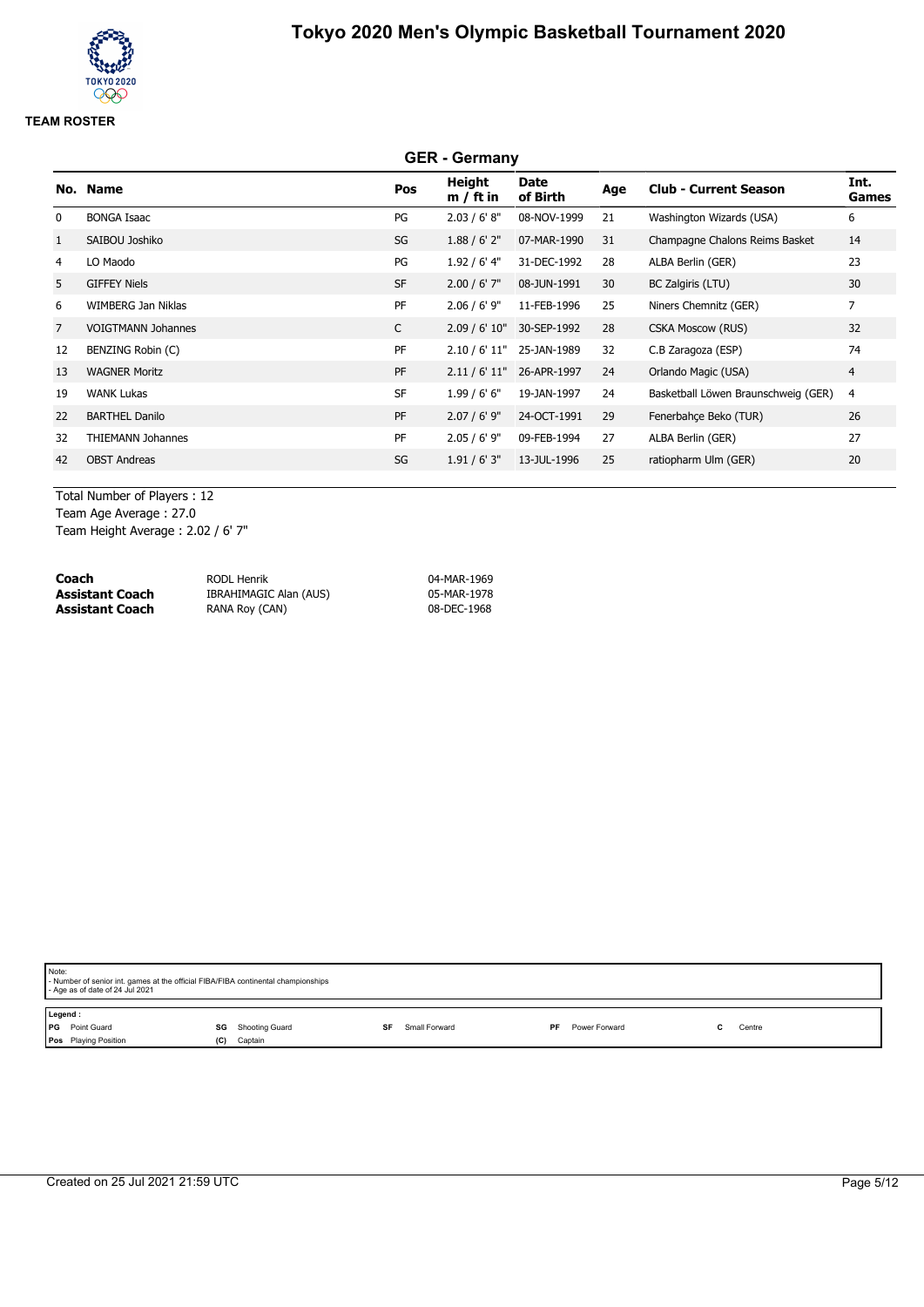## **IRI - Iran No. Name Pos Height m / ft in Date of Birth Age Club - Current Season Int. Games** 3 VAHEDI Mohammadsina G 1.87 / 6' 2" 08-JAN-2001 20 Mahram Sport Club (IRI) 5 5 JALALPOOR Pujan PG 1.85 / 6' 1" 14-JUN-1993 28 medi Bayreuth (GER) 7 HASSANZADEH Mohammad PF 2.01 / 6' 7" 06-OCT-1990 30 Naft Abadan (IRI) 40 8 DAVARPANAH Saeid ST 1.90 / 6' 3" 07-SEP-1987 33 Naft Abadan (IRI) 39 13 JAMSHIDIJAFARABADI Mohammad G 1.99 / 6' 6" 30-JUL-1991 29 Chemidor (IRI) 69 14 NIK KHAHBAHRAMI Mohammadsamad (C) SF 1.98 / 6' 6" 11-MAY-1983 38 Petrochimi (IRI) 64 15 HADDADI Hamed C 2.18 / 7' 2" 19-MAY-1985 36 Sichuan Blue Whales (CHN) 92 17 REZAEIFAR Navid SG 1.91 / 6' 3" 23-AUG-1996 24 Shahrdary Gorgan (IRI) 17 20 \*ROSTAMPOUR Michael PF 2.10 / 6' 11" 20-DEC-1991 29 BC Prievidza (SVK) 8 23 GERAMIPOOR Aaron 2.14 / 7' 0" 11-SEP-1992 28 San Lorenzo de Almagro (ARG) 4 41 KAZEMI Arsalan PF 2.01 / 6' 7" 22-APR-1990 31 Naft Abadan (IRI) 57 88 YAKHCHALIDEHKORDI Behnam G 1.91 / 6' 3" 12-JUL-1995 26 Rostock Seawolves (GER) 56

Total Number of Players : 12 Team Age Average : 29.3 Team Height Average : 1.99 / 6' 6"

| Coach                  | SHAHINTAB Mehran      | 21-MAR-1966 |
|------------------------|-----------------------|-------------|
| <b>Assistant Coach</b> | ATASHI Mehran         | 06-MAR-1983 |
| <b>Assistant Coach</b> | <b>KOUHIAN Farzad</b> | 27-AUG-1964 |

| Note: | - Number of senior int. games at the official FIBA/FIBA continental championships<br>- Age as of date of 24 Jul 2021 |     |                |    |               |     |               |  |        |  |
|-------|----------------------------------------------------------------------------------------------------------------------|-----|----------------|----|---------------|-----|---------------|--|--------|--|
|       | Legend:                                                                                                              |     |                |    |               |     |               |  |        |  |
|       | <b>PG</b> Point Guard                                                                                                | SG  | Shooting Guard | SF | Small Forward | PF. | Power Forward |  | Centre |  |
|       | <b>Pos</b> Playing Position                                                                                          | (C) | Captain        |    |               |     |               |  |        |  |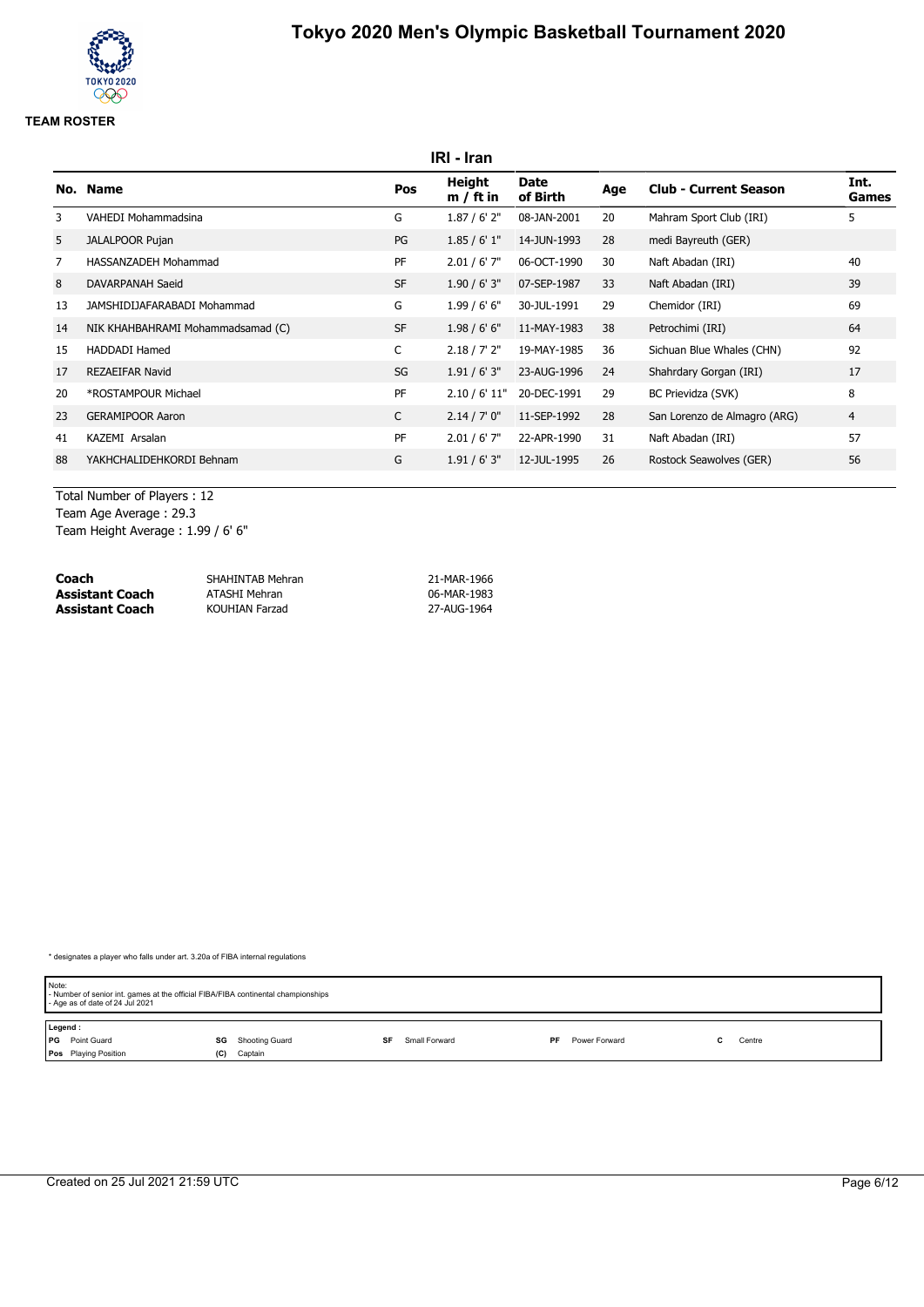# **ITA - Italy No. Name Pos Height m / ft in Date of Birth Age Club - Current Season Int. Games** 0 SPISSU Marco PG 1.84 / 6' 0" 05-FEB-1995 26 BANCO DI SARDEGNA SASSARI (ITA) 9 1 MANNION Nico G 1.90 / 6' 3" 14-MAR-2001 20 Golden State Warriors (USA) 4 7 TONUT Stefano G 1.94 / 6' 4" 07-NOV-1993 27 Umana Reyer Venezia (ITA) 12 8 GALLINARI Danilo PF 2.08 / 6' 10" 08-AUG-1988 32 Atlanta Hawks (USA) 25 9 MELLI Nicolò (C) PF 2.05 / 6' 9" 26-JAN-1991 30 Dallas Mavericks (USA) 35 13 FONTECCHIO Simone F 2.03 / 6' 8" 09-DEC-1995 25 ALBA Berlin (GER) 10 16 TESSITORI Amedeo C 2.08 / 6' 10" 07-OCT-1994 26 Segafredo Virtus Bologna (ITA) 10 17 RICCI Giampaolo PF 2.01 / 6' 7" 27-SEP-1991 29 Segafredo Virtus Bologna (ITA) 12 24 MORASCHINI Riccardo G 1.93 / 6' 4" 08-JAN-1991 30 AJX Olimpia Milano (ITA) 8 31 VITALI Michele ST 20 SF 1.96 / 6' 5" 31-OCT-1991 29 Brose Bamberg (GER) 20 33 POLONARA Achille F 2.05 / 6' 9" 23-NOV-1991 29 Kirolbet Baskonia (ESP) 21 54 PAJOLA Alessandro PG 1.94 / 6' 4" 09-NOV-1999 21 Segafredo Virtus Bologna (ITA) 4

Total Number of Players : 12 Team Age Average : 27.0

Team Height Average : 1.98 / 6' 6"

| Coach           | SACCHETTI Meo         | 20-AUG-1953 |
|-----------------|-----------------------|-------------|
| Assistant Coach | Bucchi Pier Luigi     | 05-MAR-1958 |
| Assistant Coach | <b>MOLIN Emanuele</b> | 12-FEB-1960 |

| Note:   | - Number of senior int. games at the official FIBA/FIBA continental championships<br>- Age as of date of 24 Jul 2021 |     |                |    |               |    |               |  |        |  |
|---------|----------------------------------------------------------------------------------------------------------------------|-----|----------------|----|---------------|----|---------------|--|--------|--|
| Legend: | <b>PG</b> Point Guard                                                                                                | SG  | Shooting Guard | SF | Small Forward | PF | Power Forward |  | Centre |  |
|         | Pos Playing Position                                                                                                 | (C) | Captain        |    |               |    |               |  |        |  |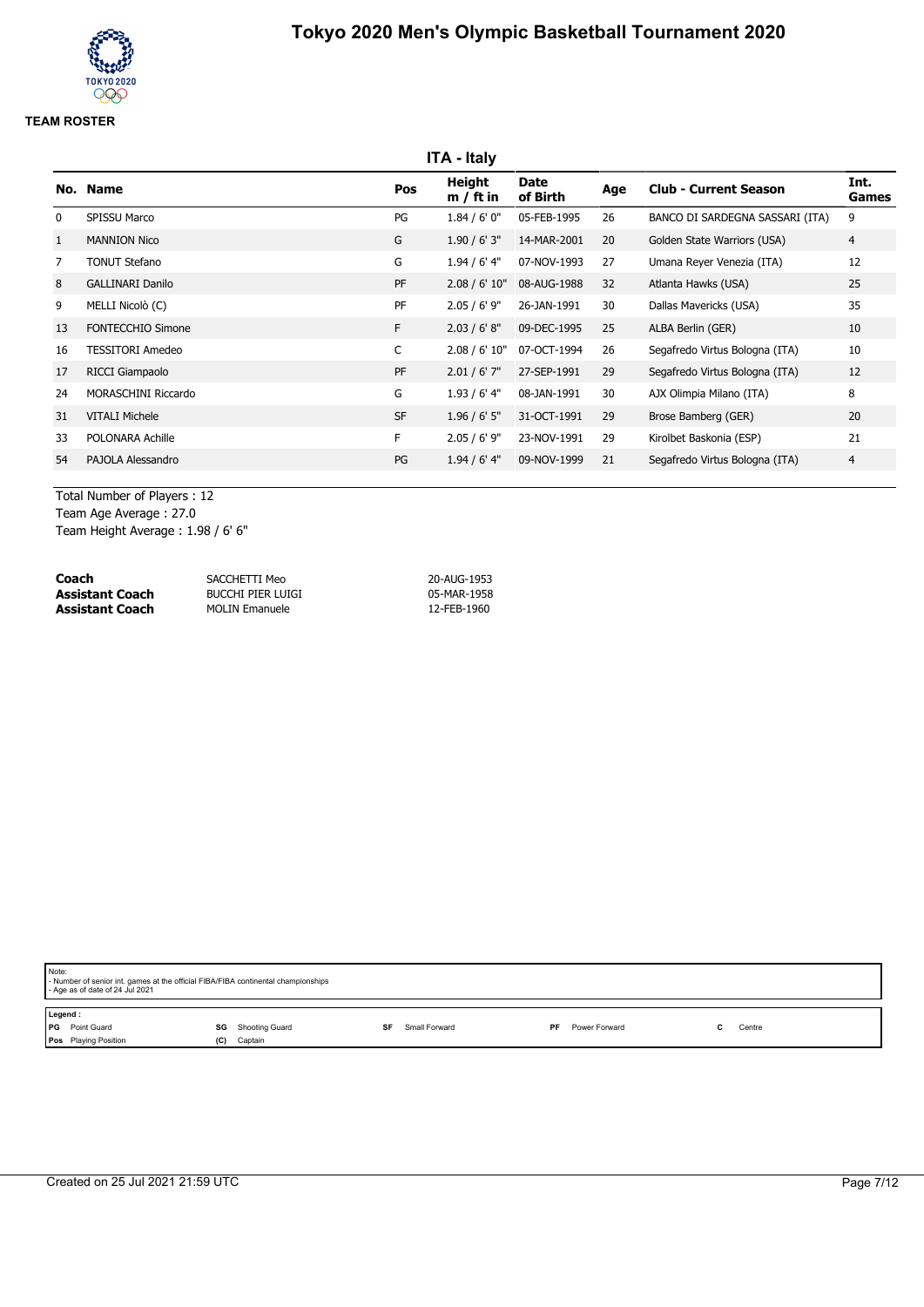## **JPN - Japan No. Name Pos Height m / ft in Date of Birth Age Club - Current Season Int. Games** 2 TOGASHI Yuki PG 1.67 / 5' 6" 30-JUL-1993 27 Chiba Jets (JPN) 21 6 HIEJIMA Makoto SG 1.91 / 6' 3" 11-AUG-1990 30 Utsunomiya Brex (JPN) 57 8 HACHIMURA Rui SF 2.03 / 6' 8" 08-FEB-1998 23 Washington Wizards (USA) 4 9 VENDRAME Leo PG 1.86 / 6' 1" 14-NOV-1993 27 Sun-Rockers Shibuya (JPN) 4 12 WATANABE Yuta (C) SF 2.06 / 6' 9" 13-OCT-1994 26 Toronto Raptors (USA) 11 14 KANAMARU Kosuke SG 1.92 / 6' 4" 08-MAR-1989 32 Shimane Susanoo Magic (JPN) 18 18 BABA Yudai 18 CHABA 1.98 / 6' 6" 07-NOV-1995 25 Melbourne United (AUS) 18 23 \*EDWARDS Gavin Earl 2002 Chiba Jets (JPN) 22 \* PF 2.06 / 6' 9" 15-JAN-1988 33 Chiba Jets (JPN) 2 24 TANAKA Daiki 2012 1.92 / 6' 4" 03-SEP-1991 29 Alvark Tokyo (JPN) 32 SCHAFER Avi Koki **C** 2.06 / 6' 9" 28-JAN-1998 23 Seahorses Mikawa (JPN) 4 34 WATANABE Hugh PF 2.07 / 6' 9" 23-DEC-1998 22 Ryukyu Golden Kings (JPN) 2 88 HARIMOTO Tenketsu SF 1.98 / 6' 6" 08-JAN-1992 29 Nagoya Diamond Dolphins (JPN) 37

Total Number of Players : 12

Team Age Average : 27.2

Team Height Average : 1.96 / 6' 5"

| Coach           | LAMAS Julio (ARG)           | 09-JUN-1964 |
|-----------------|-----------------------------|-------------|
| Assistant Coach | MANDOLE Herman Julian (ARG) | 17-JUN-1984 |

| Note:   | - Number of senior int. games at the official FIBA/FIBA continental championships<br>- Age as of date of 24 Jul 2021 |     |                |    |               |     |               |  |        |  |
|---------|----------------------------------------------------------------------------------------------------------------------|-----|----------------|----|---------------|-----|---------------|--|--------|--|
| Legend: |                                                                                                                      |     |                |    |               |     |               |  |        |  |
|         | <b>PG</b> Point Guard                                                                                                | SG  | Shooting Guard | SF | Small Forward | PF. | Power Forward |  | Centre |  |
|         | Pos Playing Position                                                                                                 | (C) | Captain        |    |               |     |               |  |        |  |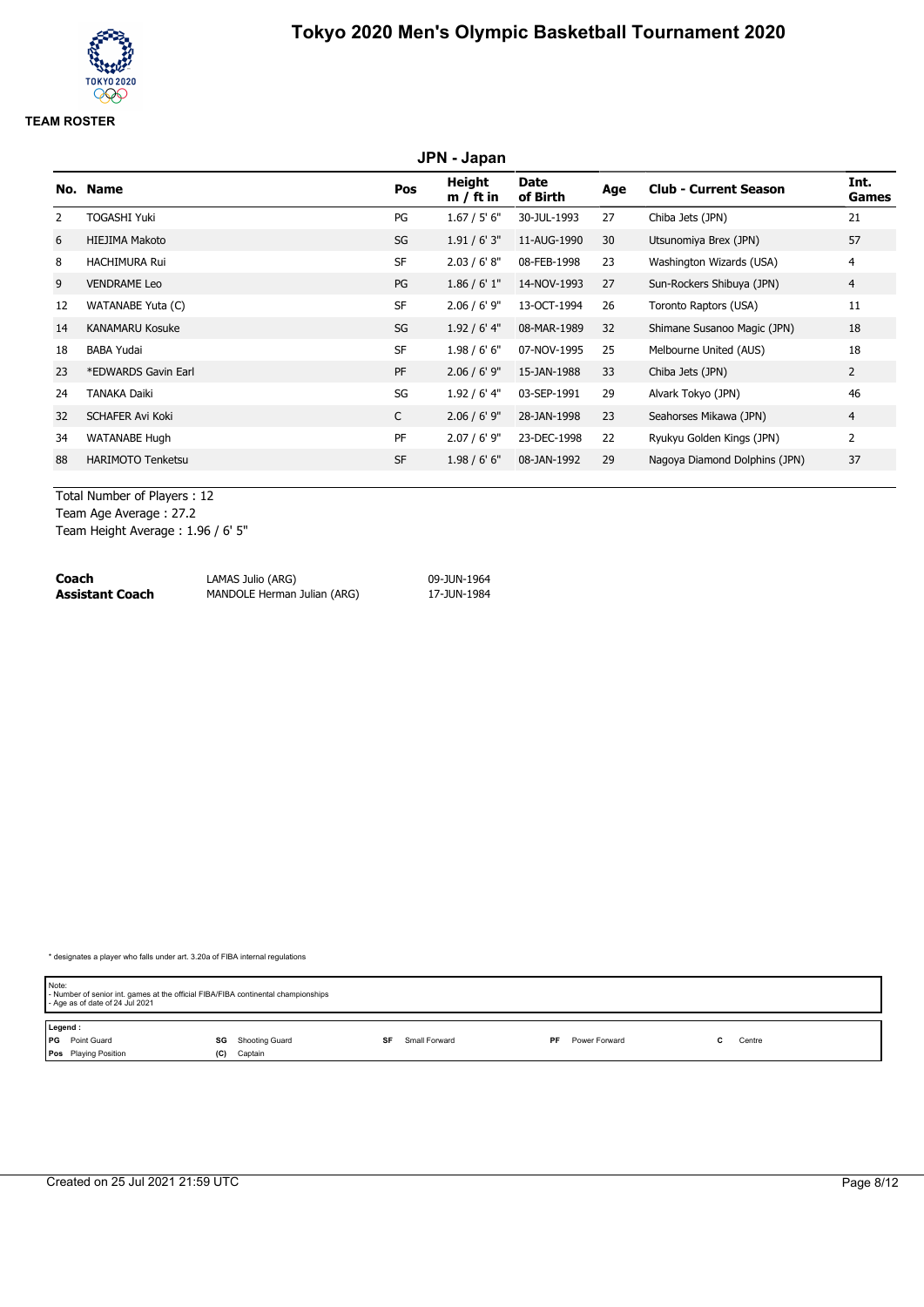## **NGR - Nigeria No. Name Pos Height m / ft in Date of Birth Age Club - Current Season Int. Games** 0 OKPALA KZ **F** 2.03 / 6' 8" 28-APR-1999 22 Miami Heat (USA) 3 AGADA Caleb G 31-AUG-1994 26 Hapoel Beer Sheva (ISR) 6 8 \*UDOH Ekpe PF 2.08 / 6' 10" 20-MAY-1987 34 Beijing ShouGang Basketball Club 10 METU Chimezie F 2.11 / 6' 11" 22-MAR-1997 24 Sacramento Kings (USA) 11 EMEGANO Obi SG 1.89 / 6' 2" 29-APR-1993 28 Montakit Fuenlabrada (ESP) 18 13 ONI Miye G 1.96 / 6' 5" 04-AUG-1997 23 Utah Jazz (USA) 15 OKAFOR Jahlil C 2.08 / 6' 10" 15-DEC-1995 25 Detroit Pistons (USA) 20 OKOGIE Josh G 1.93 / 6' 4" 01-SEP-1998 22 Minnesota Timberwolves (USA) 22 VINCENT Nnamdi (C) COM CONTROLLED COM CONTROLLED 1.90 / 6' 3" 14-JUN-1996 25 Miami Heat (USA) 33 NWORA Jordan F 2.03 / 6' 8" 09-SEP-1998 22 Milwaukee Bucks (USA) 3 34 NWAMU Ike G 1.96 / 6' 5" 03-JUN-1993 28 BC Samara (RUS) 12 55 ACHIUWA Precious PF 19-SEP-1999 21 Miami Heat (USA)

Total Number of Players : 12

Team Age Average : 25.0

Team Height Average : 2.00 / 6' 6"

| Coach                  | BROWN Michael (USA)          | 05-MAR-1970 |
|------------------------|------------------------------|-------------|
| <b>Assistant Coach</b> | FERNANDEZ TORRES Jordi (ESP) | 27-DEC-1982 |
| <b>Assistant Coach</b> | NWORA Alexander              | 16-DEC-1968 |

| Note:<br>- Number of senior int. games at the official FIBA/FIBA continental championships<br>- Age as of date of 24 Jul 2021 |                      |                     |                     |        |  |  |
|-------------------------------------------------------------------------------------------------------------------------------|----------------------|---------------------|---------------------|--------|--|--|
| Legend:                                                                                                                       |                      |                     |                     |        |  |  |
| <b>PG</b> Point Guard                                                                                                         | Shooting Guard<br>SG | Small Forward<br>SF | Power Forward<br>PF | Centre |  |  |
| <b>Pos</b> Playing Position                                                                                                   | Captain<br>(C)       |                     |                     |        |  |  |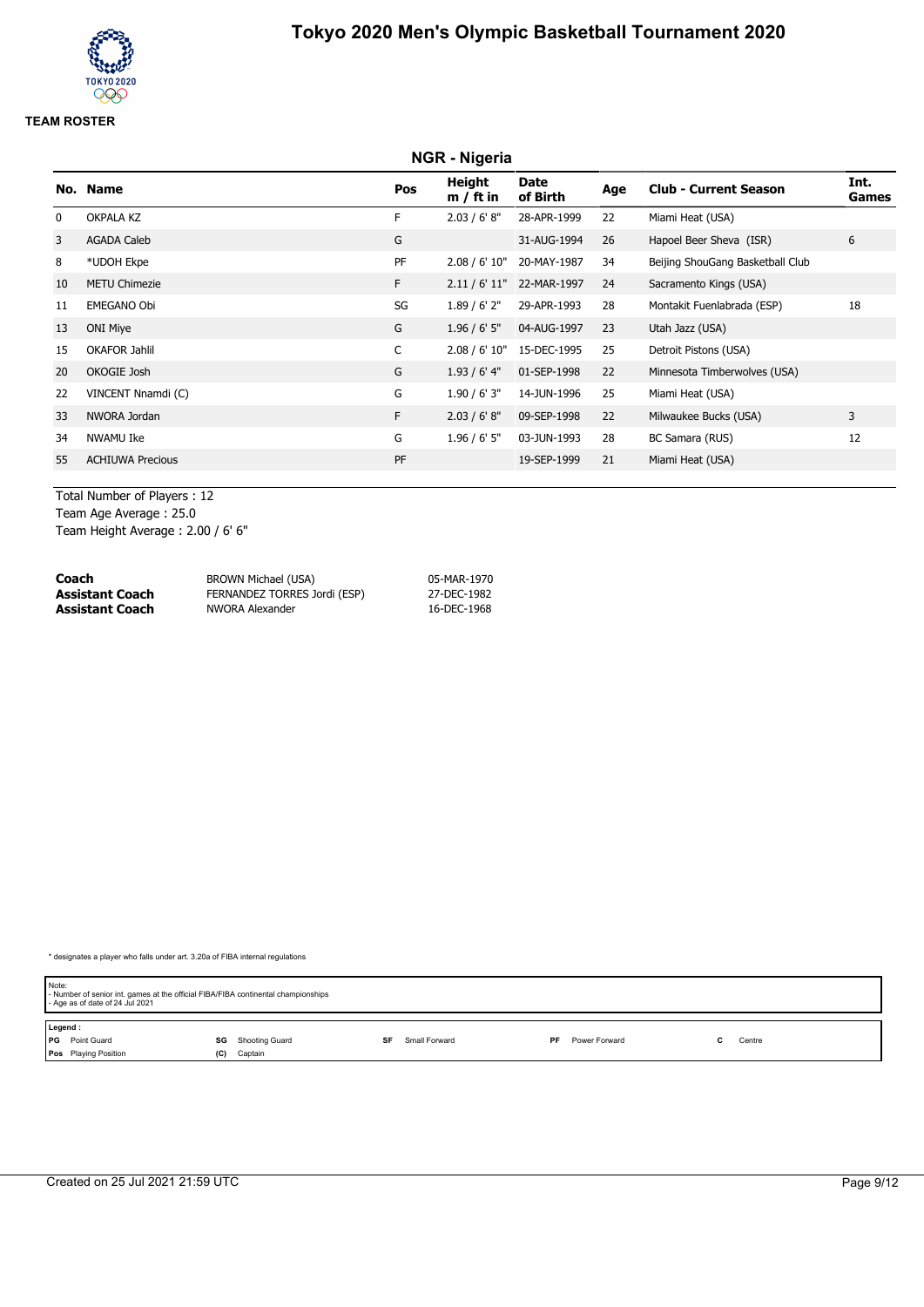# **SLO - Slovenia No. Name Pos Height m / ft in Date of Birth Age Club - Current Season Int. Games** 5 RUPNIK Luka PG 1.86 / 6' 1" 20-MAY-1993 28 Cedevita Olimpija (SLO) 37 6 NIKOLIC Aleksej PG 1.91 / 6' 3" 21-FEB-1995 26 BCM Gravelines Dunkerque (FRA) 24 7 PREPELIC Klemen SG 1.89 / 6' 2" 20-OCT-1992 28 Valencia Basket Club SAD (ESP) 40 8 MURIĆ Edo (C) SF 2.02 / 6' 8" 27-NOV-1991 29 Cedevita Olimpija (SLO) 64 10 \*TOBEY Mike C 2.13 / 6' 12" 10-OCT-1994 26 Valencia Basket Club SAD (ESP) 4 11 BLAŽIČ Jaka SG 1.96 / 6' 5" 30-JUN-1990 31 Cedevita Olimpija (SLO) 55 15 HROVAT Gregor 1.96 / 6' 5" 1.96 / 6' 5" 1.96 / 6' 5" 18-AUG-1994 26 Cholet Basket (FRA) 18 <sup>27</sup> DIMEC Žiga <sup>C</sup> 2.11 / 6' 11" 20-FEB-1993 <sup>28</sup> Cedevita Olimpija (SLO) <sup>32</sup> 30 DRAGIC Zoran SF 1.96 / 6' 5" 22-JUN-1989 32 Kirolbet Baskonia (ESP) 47 31 CANCAR Vlatko SF 2.03 / 6' 8" 10-APR-1997 24 Denver Nuggets (USA) 29 55 CEBASEK Jakob SF 2.00 / 6' 7" 28-APR-1991 30 Dinamo (ROU) 8 77 DONCIC Luka SF 2.01 / 6' 7" 28-FEB-1999 22 Dallas Mavericks (USA) 13

Total Number of Players : 12 Team Age Average : 27.5

Team Height Average : 1.99 / 6' 6"

| Coach                  | SEKULIC Aleksander | 24-FEB-1978 |
|------------------------|--------------------|-------------|
| <b>Assistant Coach</b> | DAMJANOVIC Dalibor | 12-SEP-1977 |
| <b>Assistant Coach</b> | VALENTINCIC Jernej | 20-APR-1979 |

| Note: | - Number of senior int. games at the official FIBA/FIBA continental championships<br>- Age as of date of 24 Jul 2021 |     |                |    |               |    |               |        |  |
|-------|----------------------------------------------------------------------------------------------------------------------|-----|----------------|----|---------------|----|---------------|--------|--|
|       | Legend:                                                                                                              |     |                |    |               |    |               |        |  |
|       | PG Point Guard                                                                                                       | SG  | Shooting Guard | SF | Small Forward | PF | Power Forward | Centre |  |
|       | Pos Playing Position                                                                                                 | (C) | Captain        |    |               |    |               |        |  |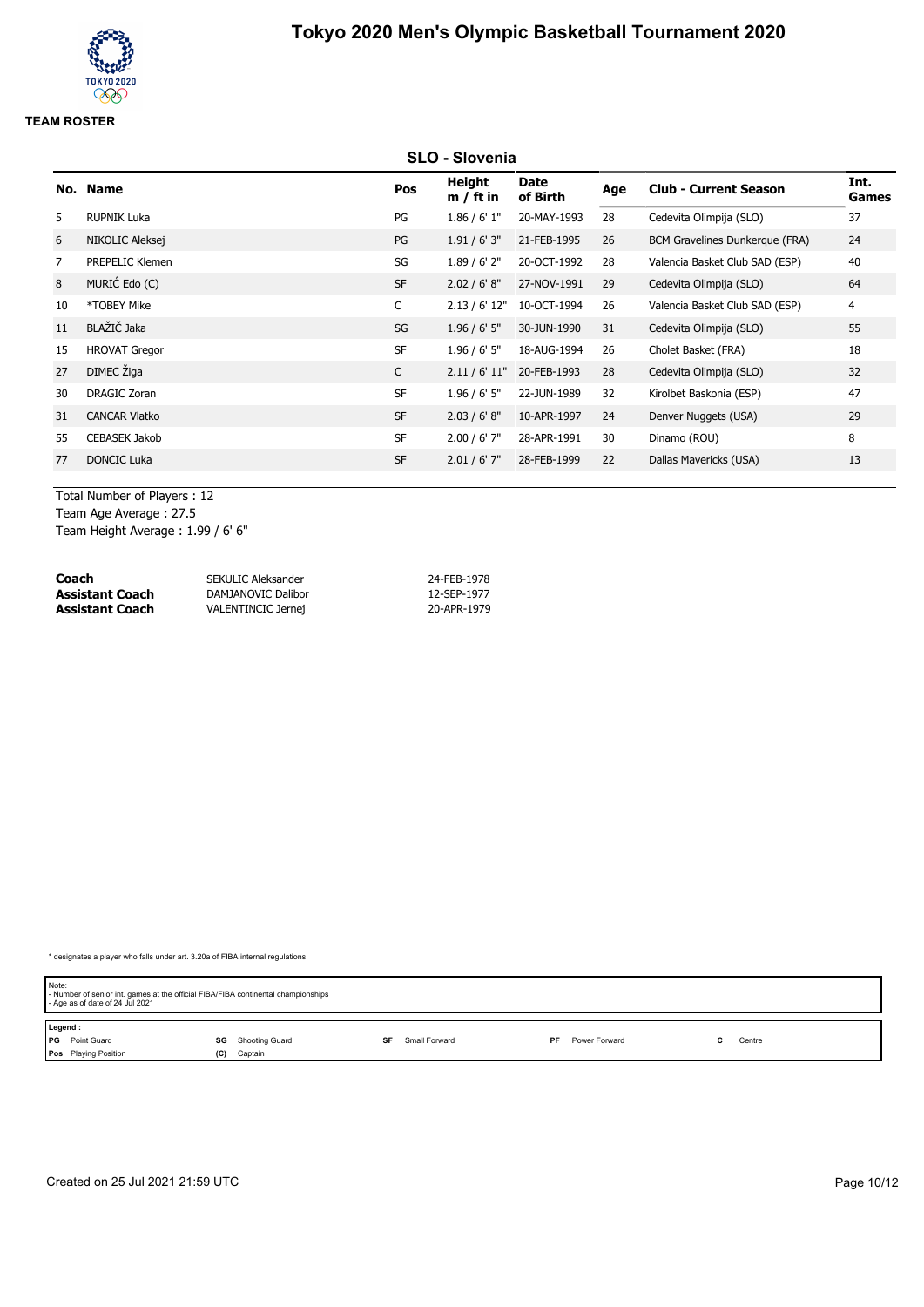# **ESP - Spain No. Name Pos Height m / ft in Date of Birth Age Club - Current Season Int. Games** 3 LOPEZ-AROSTEGUI Xabi F 2.01 / 6' 7" 19-MAY-1997 24 Divina Seguros Joventut (ESP) 8 4 GASOL Pau C 2.15 / 7' 1" 06-JUL-1980 41 FC Barcelona (ESP) 103 5 FERNANDEZ Rudy (C) 6 SF 1.96 / 6' 5" 04-APR-1985 36 Real Madrid (ESP) 111 6 RODRIGUEZ Sergio PG 1.91 / 6' 3" 12-JUN-1986 35 OLIMPIA MILANO (ITA) 78 9 RUBIO Ricky PG 1.93 / 6' 4" 21-OCT-1990 30 Minnesota Timberwolves (USA) 72 10 CLAVER Victor F 2.07 / 6' 9" 30-AUG-1988 32 FC Barcelona (ESP) 72 13 GASOL Marc C 2.15 / 7' 1" 29-JAN-1985 36 Los Angeles Lakers (USA) 90 14 HERNANGOMEZ Willy C 2.09 / 6' 10" 27-MAY-1994 27 New Orleans Pelicans (USA) 26 16 GARUBA Usman C 2.03 / 6' 8" 09-MAR-2002 19 Real Madrid (ESP) 20 ABALDE Alberto F 2.00 / 6' 7" 15-DEC-1995 25 Real Madrid (ESP) 6 21 ABRINES Alex **SF** 1.98 / 6' 6" 01-AUG-1993 27 FC Barcelona (ESP) 24 23 LLULL Sergio G 1.92 / 6' 4" 15-NOV-1987 33 Real Madrid (ESP) 72

Total Number of Players : 12 Team Age Average : 30.4 Team Height Average : 2.02 / 6' 7"

| Coach           | SCARIOLO Sergio (ITA)           | 01-APR-1961 |
|-----------------|---------------------------------|-------------|
| Assistant Coach | GUIL Luis                       | 16-JUL-1971 |
| Assistant Coach | SANCHEZ CANETE CALVO Angel Luis | 09-DEC-1969 |

| Note:<br>- Number of senior int. games at the official FIBA/FIBA continental championships<br>- Age as of date of 24 Jul 2021 |                                            |                     |                            |        |  |  |  |  |  |
|-------------------------------------------------------------------------------------------------------------------------------|--------------------------------------------|---------------------|----------------------------|--------|--|--|--|--|--|
| Legend:<br><b>PG</b> Point Guard<br>Pos Playing Position                                                                      | <b>SG</b> Shooting Guard<br>Captain<br>(C) | Small Forward<br>SF | Power Forward<br><b>PF</b> | Centre |  |  |  |  |  |